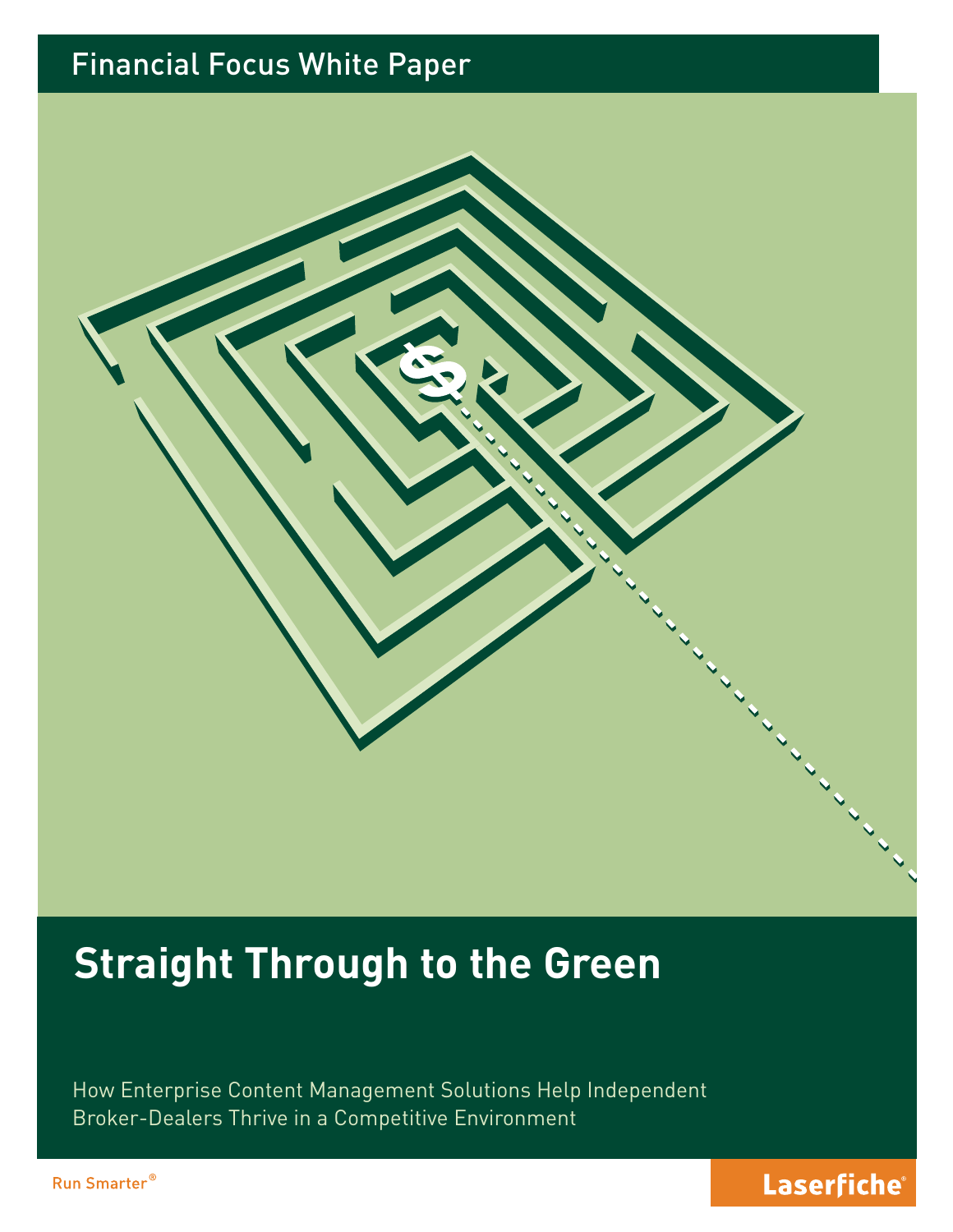## **Straight Through to the Green**

How Enterprise Content Management Solutions Help Independent Broker-Dealers Thrive in a Competitive Environment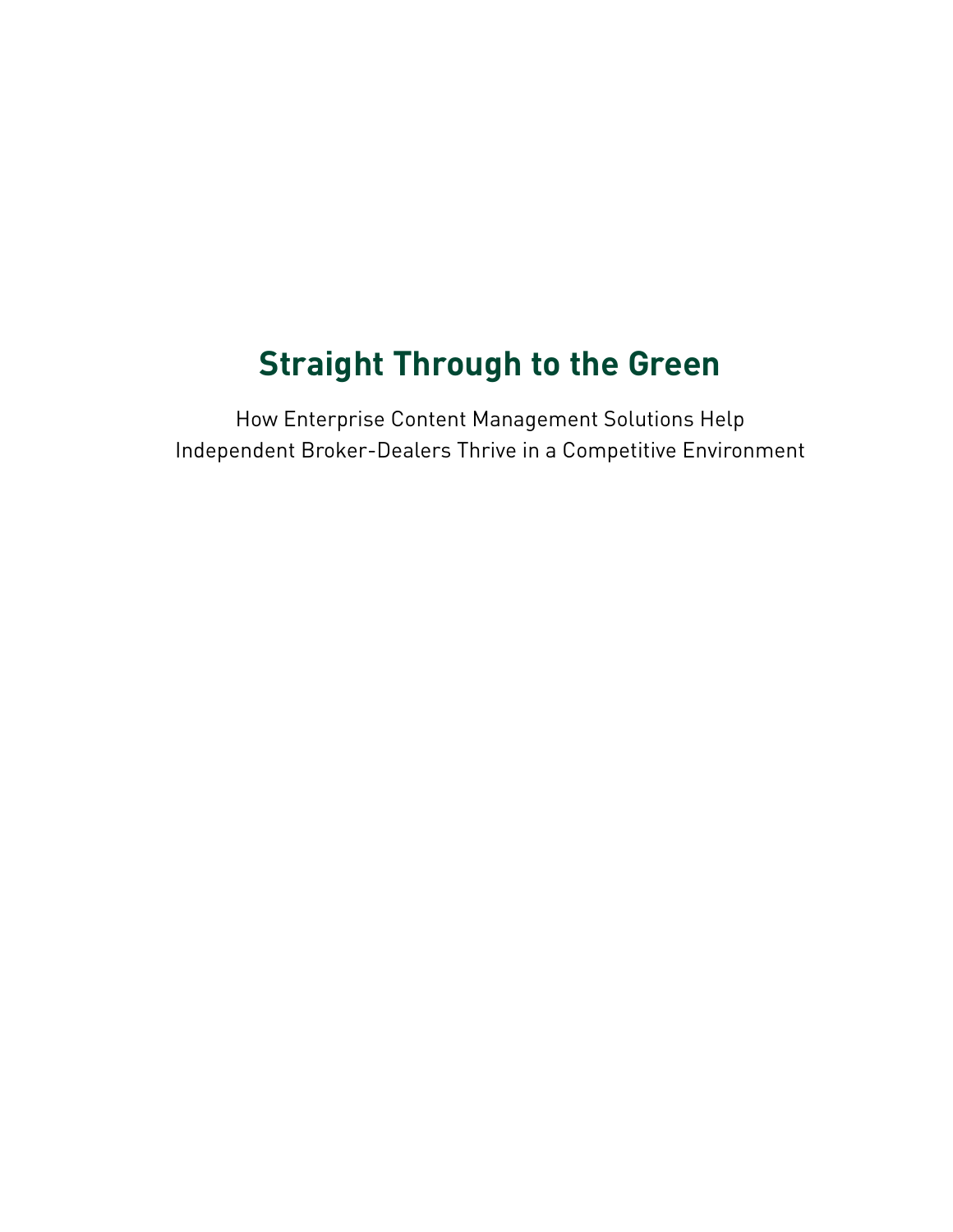## **Executive Summary**

**Timesaving Tip: For a high-level overview, read this executive summary and scan the sidebar summary text throughout the paper.**

#### **The Challenge**

Independent broker-dealers (IBDs) face not only multiplying compliance and regulatory demands, but also the costs of operating in an increasingly competitive industry. Remaining profitable and competitive is more complicated than it's ever been and "the war for talent" is more aggressive than ever. For many IBDs, their business plans are under attack from the shifting forces shaping financial markets. With pending regulatory changes such as the potential altering or outright elimination of critical revenues from legacy business operations such as 12B1 fees, IBDs need to embrace technology to ensure they are flexible, nimble and can profit from the opportunities created by these macro changes.

#### **The Solution**

This paper discusses the strategic benefits of using a best-in-class enterprise content management (ECM) solution to improve business processing.

- Streamline new account opening and transaction processing.
- Improve compliance with SEC retention guidelines.
- Increase the security of private client information.
- Expedite audits by quickly producing records on demand.
- Reduce the cost of document storage and retrieval.
- Offer an enterprise solution that benefits field representatives, Office of Supervisory Jurisdiction (OSJ) managers and home office staff.
- Enhance recruiting efforts by demonstrating technology leadership.

With a best-in-class ECM solution, you have the ability to grant field, branch and OSJ offices the flexibility to customize their workflow and filing structures, while maintaining ultimate home office control over document retention, disposition and filing.

#### **The Business Benefits**

A best-in-class ECM solution gives IBDs the capability to dramatically increase profitability, streamline workflow and simplify regulatory compliance. With the right technology, you can gain efficiency, increase representative recruitment and retention, and increase field productivity, all while reducing overhead costs.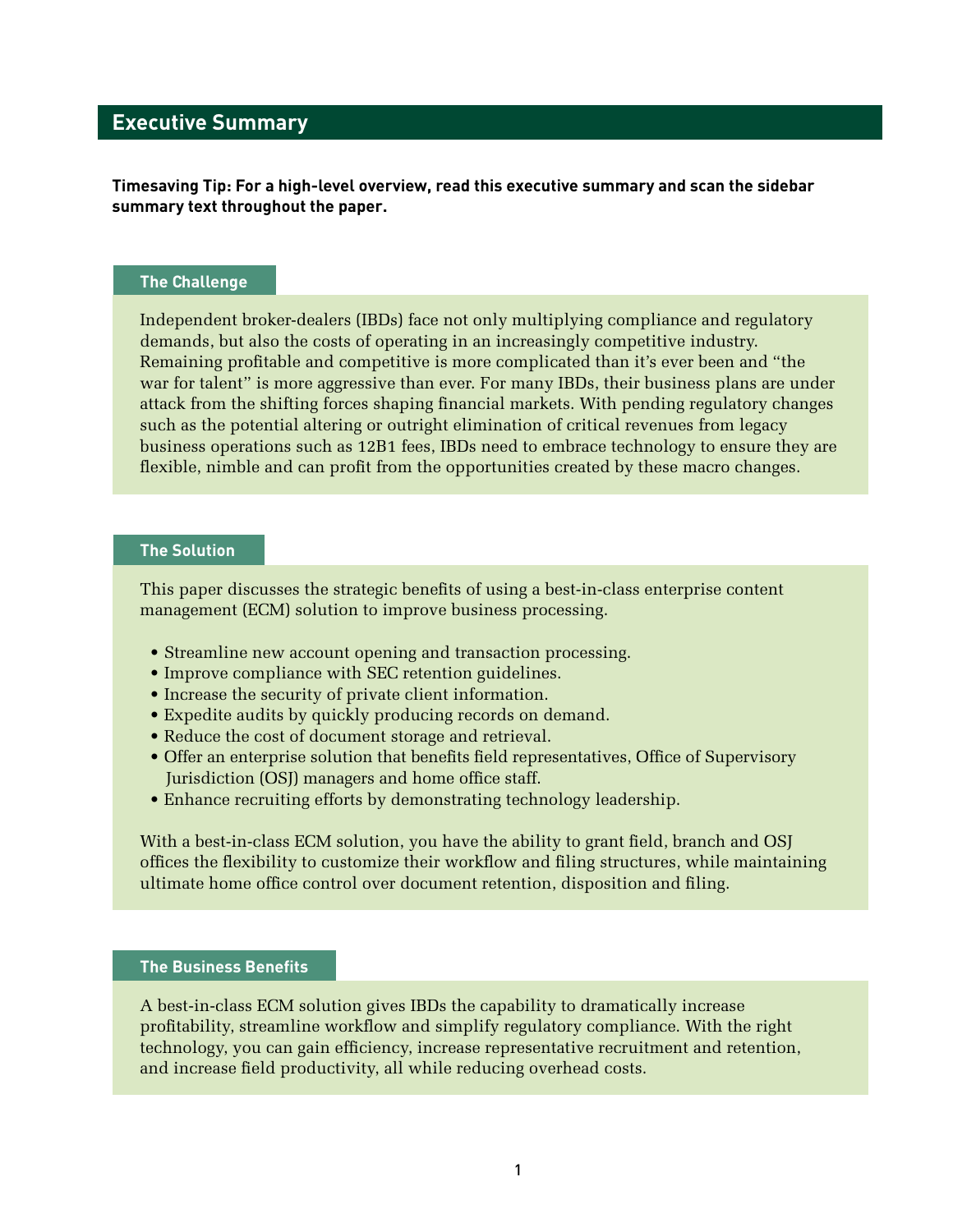## **Introduction**

**New rules on variable annuity sales, documentation and training. Regulatory requirements for e-mail review and retention. Correspondence approvals. Suitability requirements. The potential alteration or elimination of revenue from 12B1 fees. A constant wave of industry mergers and acquisitions. Trying to retain financial advisors while recruiting more. The constant battle to increase profitability while extending more—and better services to the field.** 

IBDs are facing a perfect storm of regulations, suitability requirements and industry consolidation that is driving a need to simplify and speed business processes. Remaining profitable and competitive is more difficult than it's ever been—and is more crucial, as many IBDs are faced with bloated overhead and spiraling costs.

Finding ways to thrive in a competitive, multi-regulatory environment while cutting the costs of compliance and ensuring enterprise-wide accountability is crucial. Business process management (BPM) solutions, which provide the

#### **Summary**

- In today's environment, it is more important than ever to remain profitable and competitive.
- BPM enables you to complete complex transactions without any paper or manual steps.
- ECM is the foundation for a fully automated solution.
- By eliminating paper-based processes, IBDs reduce operational costs and increase profitability—forming a leaner organization focused on revenue generation.

ability to complete a complex transaction without any paper or manual steps involved, provide operational benefits that transform inefficient paper-based work processes into an opportunity for achieving a greater competitive advantage.

With ECM at the foundation of an automated enterprise-wide system, IBDs centralize storage of client files, personnel information and fund statements and confirmations. By eliminating paper storage and creating digital workflows, IBDs reduce operational costs and increase profitability to create a leaner organization focused on revenue generation. And with a best-in-class solution, IBDs give field offices the flexibility to customize their filing and workflows, while retaining central control over documents' ultimate filing, retention and disposition—enhancing field satisfaction and increasing user adoption.

With a best-in-class ECM solution, IBDs can transform into organizations that thrive in a challenging environment.

#### **What is ECM?**

- Document imaging and document management.
- Workflow automation and activity tracking (business process management/BPM).
- Capture tools (forms processing and automatic processing tools).
- Records management.
- Distribution tools (e-mail and CD publishing).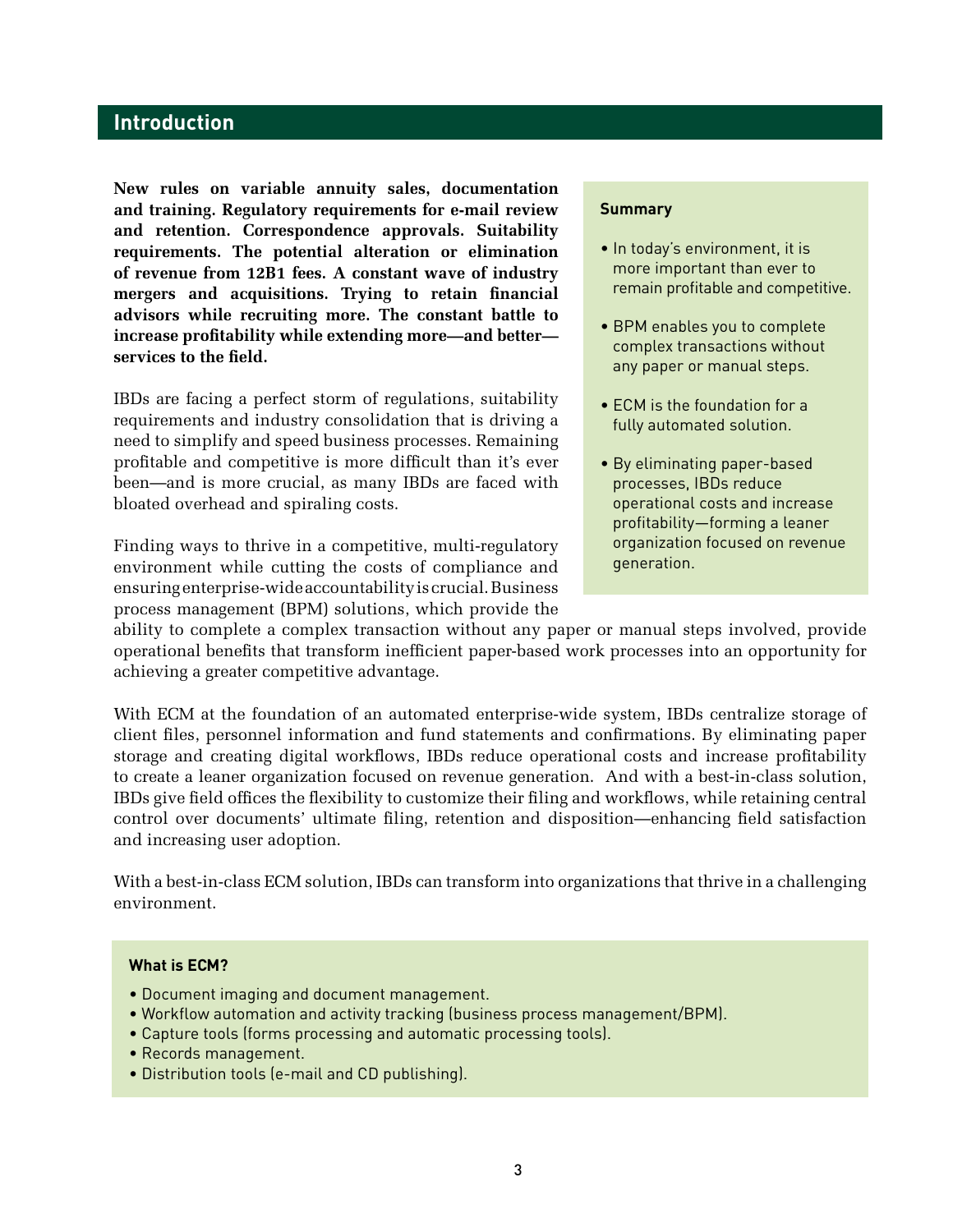## **The "Process" of Business Process Management**

With a best-in-class ECM system, you can automatically populate new account forms, capture forms and documentation at the point of creation, utilize workflow technology to automate suitability approval and exception processing and extract data to generate an e-blotter and update the back office system. Essentially, you automate account and transaction processing to reduce costs, provide superior customer service and simplify compliance.

#### **Step 1: Content Creation and Capture**

Representatives scan and work with documents through a Web-based portal accessible through your corporate Website or intranet. Information is then immediately accessible over the Web, or, through integration, from your customer relationship management (CRM) or portfolio management applications.

By capturing content at its origination point—in field or branch offices—you eliminate the time lags and redundancies of manual processing. You reduce the cost of mailing or overnighting documents to OSJ offices and fund companies. And you ensure that all information is appropriately routed, filed and retained, completely eliminating lost files and forms.

Once a representative scans information into the system, it is automatically filed into the appropriate folder based on template selection. A best-in-class solution will provide production-level data capture tools to automatically fill template fields with information pulled from the documents themselves. Workflow functionality then automatically routes new business to the OSJ manager for approval and e-mails the OSJ manager that an application is waiting for review.

#### **Summary**

- Representatives work with documents through a Webbased portal.
- Capturing content at its origination point saves time and eliminates mailing costs.
- Collect and route documents through workflows, regardless of how they were created.
- Documents are automatically filed and routed to OSJ managers for review.
- Forms can be generated from an electronic forms library and pre-filled with information from a CRM application.

This method of distributed capture reduces the overhead costs of managing and processing information, and enables representatives, OSJ managers and home office staff to share client forms and records instantly. No more faxing, overnighting or mailing documents. With seamless transaction processing, you ultimately reduce the cost of managing information and enhance your firm's profitability.

A best-in-class ECM solution will give you the tools to:

- Capture paper or electronic account forms and client documentation from the field.
- Automatically file and index documents according to a pre-defined file plan.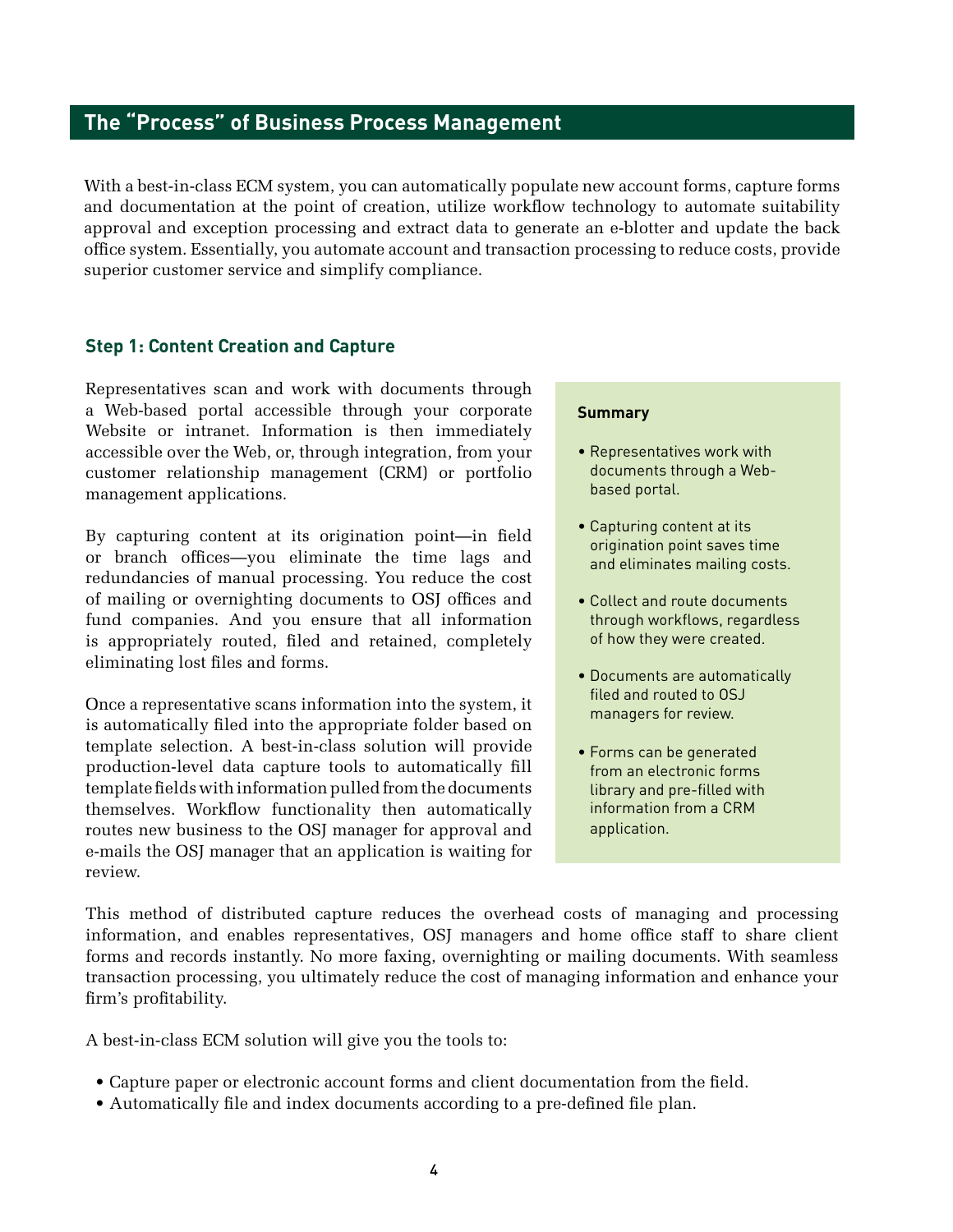- Generate necessary forms from electronic forms library and populate them with information from the CRM application.
- Automatically validate information for compliance.
- Submit forms with secure, validated electronic signatures.
- Capture all additional documentation, including paper, faxes, e-mail and Web content, and convert it to a standardized format for long-term retention.
- Recognize and route information through workflows, including new account opening and transaction processing.
- Collect all documents in the home office repository for centralized processing, regardless of how they were created.

### **Step 2: Field Office System**

With an end-to-end solution, field offices provide better service and operate more efficiently. Once information is scanned into the system by the representative or branch office staff, it is automatically routed throughout the appropriate workflow. For instance, new account forms are automatically sent to the OSJ manager for approval. Once the OSJ manager has reviewed and approved the new business, s/he submits the packet of new business to the home office for processing.

If an application is rejected, automated workflow functionality e-mails the document to the OSJ manager with a sticky note annotation identifying the missing information. Once the OSJ manager has contacted the representative and corrected the application, s/he simply adds "resubmitted" to the document name and sends it back to the home office for processing. During all steps in the workflow, automatic e-mail notifications ensure prompt action. Supervisors are alerted if, at any time during the process, action has not been taken, so orders are processed in a timely manner, not in good order (NIGO) paperwork is reduced and compliance is ensured.

This type of automation enhances compliance by enforcing standardized operating procedures that effect privacy, security and accountability throughout field offices. Not only does an automated workflow ensure that supervisors take all steps required for compliance, it also simplifies blotter preparation.

#### **Summary**

- BPM solutions automatically route information through approval and submission.
- Automatic e-mail notifications ensure prompt action.
- Automated work processes reduce NIGO paperwork and ensure compliance.
- A best-in-class system will permit individual offices to customize their filing structures and workflows.
- Reduced paper storage enables space to be used for revenue-generating purposes.
- Instant access to information results in better customer service.
- Simplify blotter preparation.

A best-in-class solution will enable field and OSJ offices to customize their filing structures, while still providing global control to the home office. Some field offices may prefer to simply file documents in a single folder, while others may prefer a more defined folder structure. For example: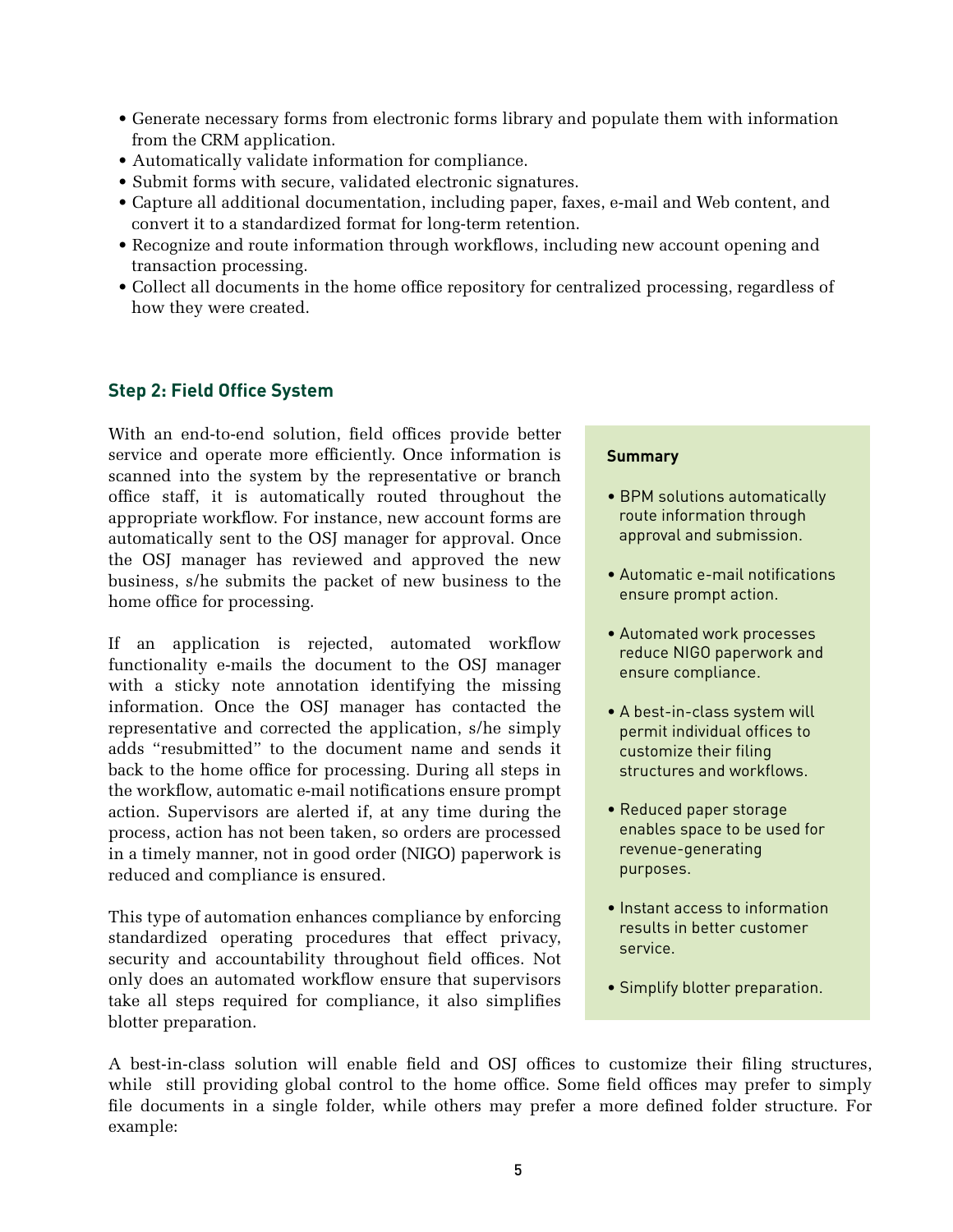- Office A: Client folder contains all documentation without further subdivision.
- Office B: Client folder contains subfolders for each documentation type: account information, confirmations, statements, annual reviews, suitability and financial information, tax records, legal records and correspondence. Within these subfolders, another layer of subfolders divide information by year.
- Office C: Client folder contains two subfolders, one for advisory accounts and one for direct accounts.
- Office D: Client folder contains subfolders for statements and confirmations, correspondence and account information, but has no further subdivision.

A flexible system will accommodate these different filing methods, so field offices can organize their electronic filing structures to mimic their physical filing methods. This flexibility encourages rapid adoption and user satisfaction with the system.

Branch offices also benefit from reduced paper storage, both on- and off-site. Elimination of offsite storage improves profitability, while space formerly used for on-site file rooms can be used for revenue-generating activities. Additional representatives can be housed, or rents can be reduced with a move to smaller office space, which also improves profitability.

And with information stored electronically, staff can immediately locate information, which improves customer service and reduces the time spent responding to requests from home office staff or outside auditors.

A best-in-class ECM solution will give field offices the tools they need to:

- Streamline business processes with workflow solutions that automatically route documents and provide e-mail notifications.
- Find information faster and respond to client requests quickly.
- Provide documents and data to clients immediately via e-mail.
- Eliminate the need to store physical records through archival to non-volatile media (Securities and Exchange Commission (SEC) 17a-3 and 17a-4).
- Enable the display of information in context via a fully integrated system and dashboard interface.

### **Step 3: Home Office System**

BPM automation provides the home office with more efficient processes enterprise-wide, ultimately creating a leaner organization focused on revenue-generating activities. With the challenging environment facing IBDs, the efficiency and profitability resulting from automation may be the difference between thriving and surviving.

The cost of compliance has nearly doubled in the past three years, reaching an estimated annual cost of more than \$25 billion, according to the Securities Industry Association's *Report on the Costs of Compliance in the U.S. Securities Industry.*

There are currently more than 10,000 U.S. federal, state and local laws and regulations addressing what, how, when and why records must be created, stored, accessed, maintained and retained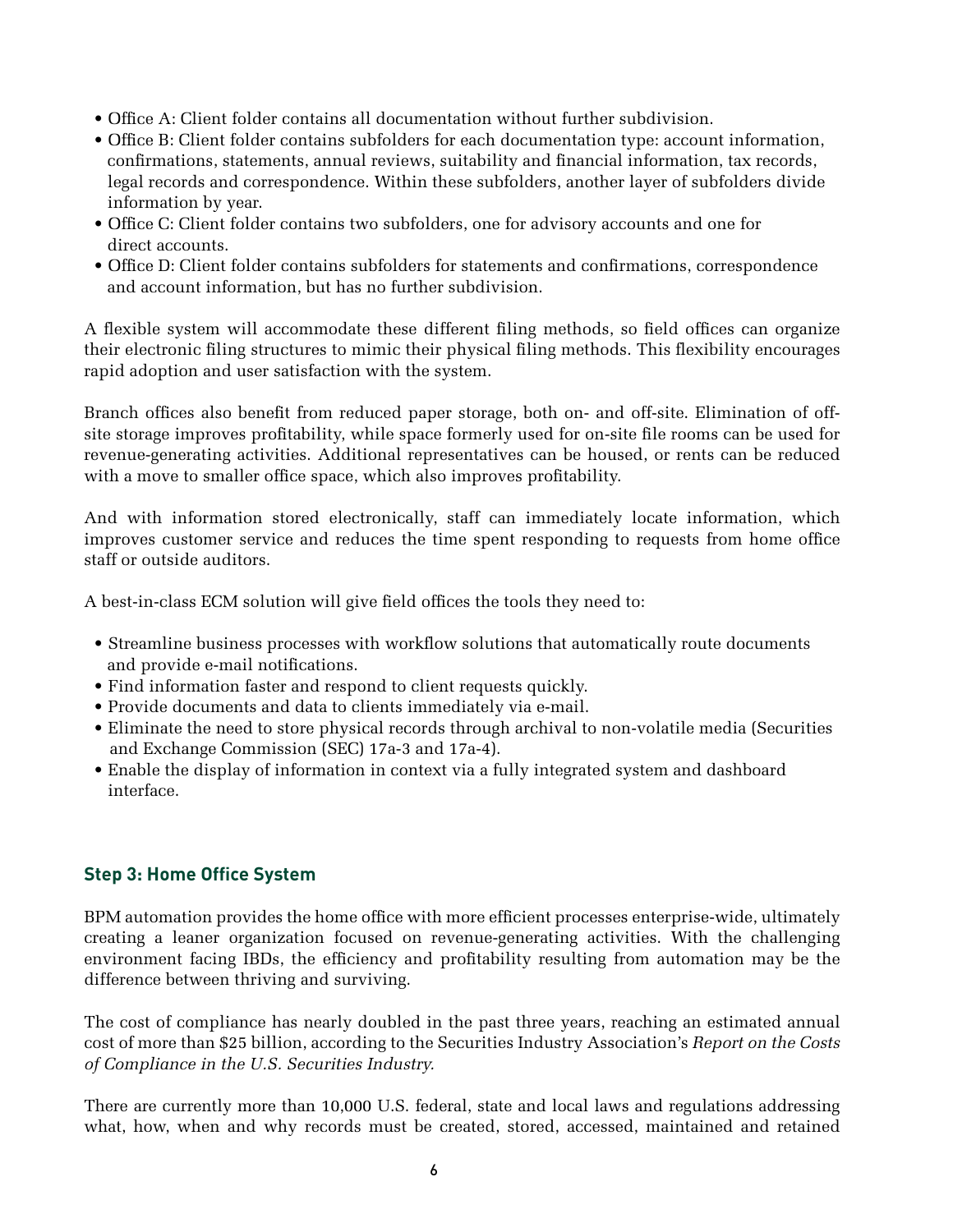over increasingly long periods of time. The most pertinent regulations affecting independent broker-dealers are:

- **SEC Rule 17a-3**: Specifies what types of documents have to be retained and for what period of time.
- **SEC Rule 17a-4**: Specifies a firm's recordkeeping requirements with regard to purchase and sales documents, customer records, associated persons' records, customer complaint records and written supervisory procedures.
- **SEC Regulation S-P:** Under Regulation S-P, financial institutions must adopt policies and procedures that address administrative, technical, and physical safeguards for the protection of customer records and information.
- **SEC Rules 31a-1 and 204-2**: Permits mutual fund companies and investment advisors to keep all of their records in an electronic format, and provides guidelines for archiving data.
- **Financial Industry Regulatory Authority (FINRA) Rule 2821**: Regulates the purchase and exchange of deferred variable annuities and impose unusual review

#### **Summary**

- BPM solutions reduce the cost of compliance and limits exposure to civil and criminal liability.
- All actions are tracked, including who accessed information and what they did with it.
- BPM solutions can also streamline e-mail review and retention.
- Integration with other businessessential applications enhances system utility, so you create a true "cradle-to-grave" system that automates processing from customer signature to clearing firm submittal to commissioning.

and approval requirements. A registered principal must review and approve in writing all variable annuity contracts before they are transmitted to the insurance company, but within seven business days of the date that the customer signs the application. According to lawyers at Bingham McCutchen LLP, this rule requires an unprecedented degree of documentation, which is likely to be the subject of targeted requests during regulatory examinations. Firms will have to decide whether to use paper-based systems, online forms or some combination of the two to document compliance with the rule. Whichever method they use, firms will have to make sure that the documentation for each transaction is easily retrievable.<sup>1</sup>

- FINRA Rules 3010 and 3110: Each firm must supervise their representatives' activity, including monitoring incoming and outgoing e-mail and retaining correspondence relating to its investment banking or securities business. These regulations set the same recordkeeping requirements as SEC Rule 17a-4.
- FINRA Regulatory Notice 07-59: Relates to broker-dealer review and supervision of electronic communications by representatives. While this guidance does not theoretically impose new requirements or make any new rules or regulations, it offers insight into what FINRA auditors may consider when conducting examinations into the reasonableness of a firm's supervisory system.

<sup>1</sup> Retrieved from http://www.bingham.com/Media.aspx?MediaID=5744.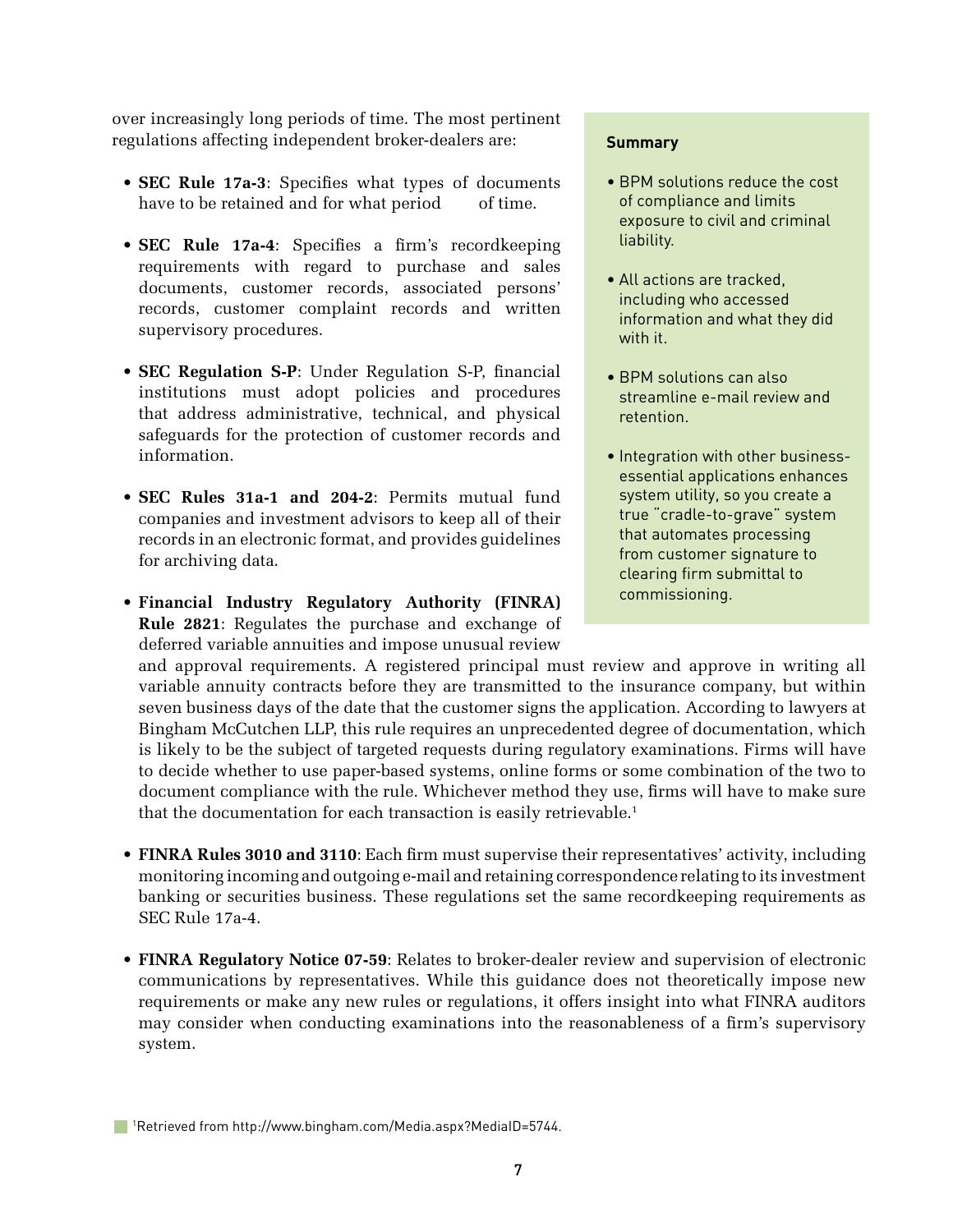In an increasingly demanding regulatory environment, a BPM solution not only improves your firm's bottom line, but also helps limit exposure to civil and criminal liability. Any system can't automatically make your firm compliant, but it can reduce the costs—monetary and staff-related—of compliance.

For the home office, a BPM solution provides transparency with auditing activities throughout the records cycle, from the point of creation through expungement. With audit trail functionality, all action taken in your repository is tracked, including who accessed information and what they did with it (printed it, faxed it or e-mailed it). Advanced audit trail functionality forces users to submit reasons before they take any action with information, and watermarks distributed documents.

To further enhance compliance, an ECM solution can also streamline e-mail retention and review. When e-mails and attachments are received by the firm's e-mail server, they're automatically sent to the ECM repository, converted to searchable TIFF files and indexed in the repository. E-mails with a high ratio of suspect terms, such as "promise," "sure thing" and "guarantee" are then flagged for compliance department review. When an e-mail is flagged for review, workflow functionality will automatically move these e-mails to a registered principal's folder and notify them that e-mails are waiting for their review. The reviewer can then open, read and search flagged e-mails.

After the compliance department or a principal reviews the suspicious e-mail, the system records their approval in a template field. Audit trail functionality monitors and timestamps these approvals along with all other repository activities, such as user logins, searches, document views and attempts to print. With this functionality, compliance staff can generate reports that clearly illustrate the identity of the reviewer, what communication they reviewed, the date of the review and whether the review was forwarded on for further examination.

To truly enhance efficiency, your ECM solution should be built on an open architecture which facilitates integration with your other business-essential applications, such as: forms, packages, trading platform, CRM applications and back-office commissioning systems. You should be able to integrate electronic signature support and electronic submittal to clearing firms into your system, to create a "cradle-to-grave" solution that automates processing from customer signature to clearing firm submittal to commissioning.

A best-in-class ECM solution gives the home office the ability to:

- Complete transaction validations and approvals electronically.
- Log all activities, including electronic transfers, and update electronic blotters.
- Generate order tickets and submit transactions electronically.
- Issue confirmations and fund statements electronically.
- Enable remote audits and reduce the amount of time spent fulfilling requests from outside auditors.
- Realize cost savings while ensuring compliance through a holistic approach to transaction processing and information management.
- Retain ultimate global control over document filing, retention and disposition, while providing field offices with flexibility to customize their filing structures and workflows.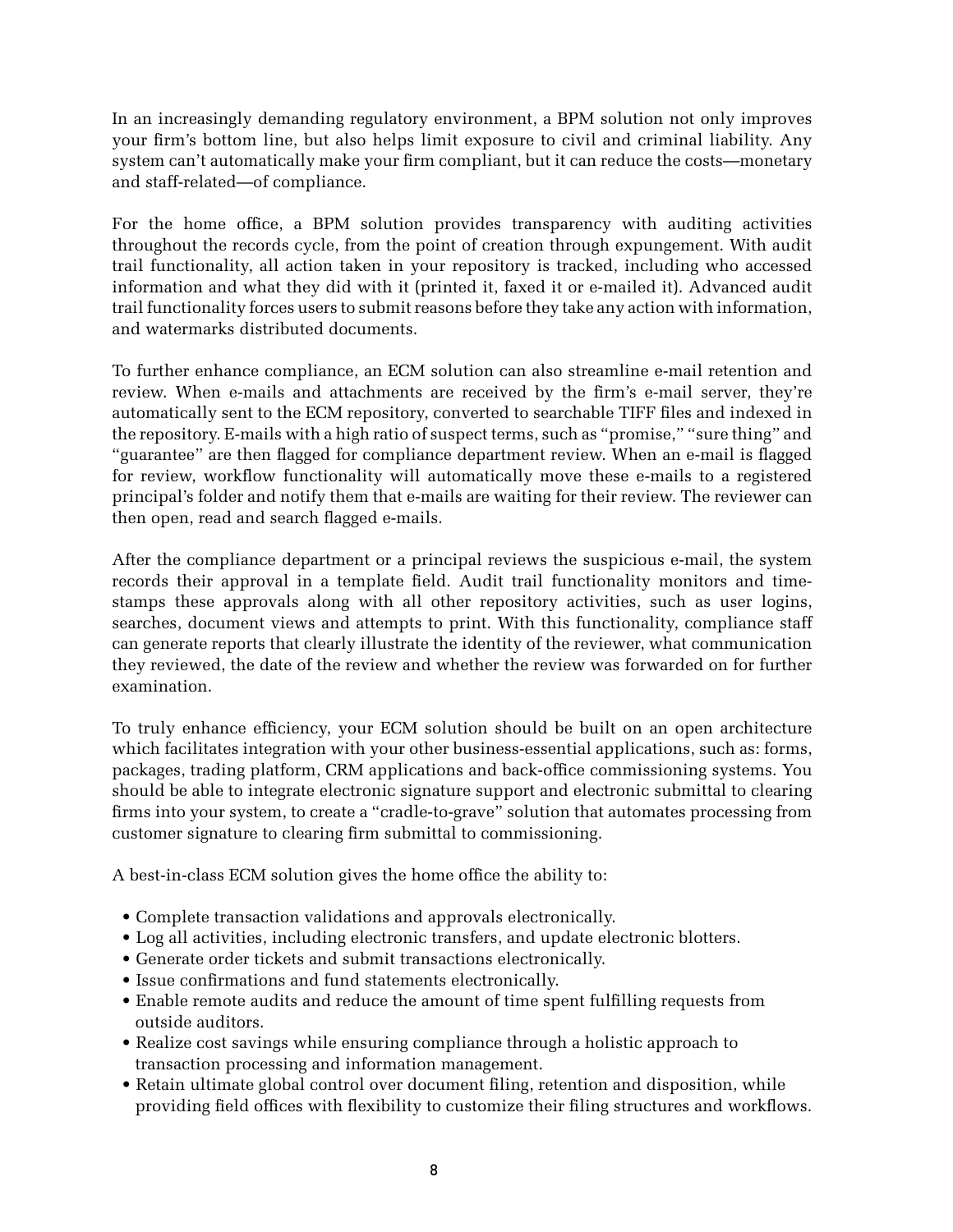

9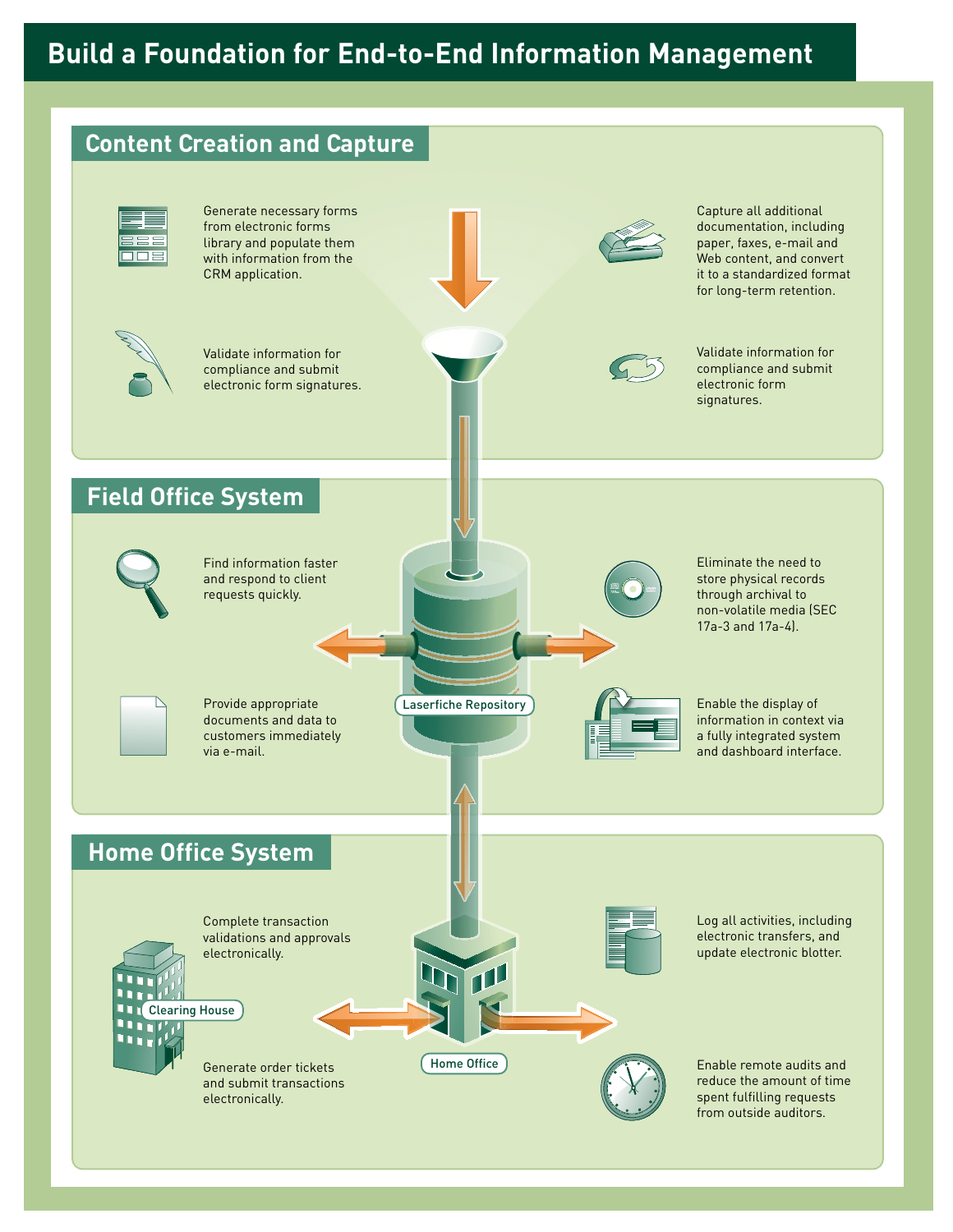## **Choosing an ECM Solution**

With a best-in-class ECM solution, you ensure that client information is processed correctly from the moment a new account form is signed. Workflow solutions automate processing for new accounts and transactions, while audit trails track system activity for compliance purposes. And you centralize storage of client files, licensing information and fund statements. Best of all, compliance staff have a clear line of sight to the point of creation, which improves supervision and adherence to regulations that require privacy, security, accountability and transparency.

Successful systems enable representatives, OSJ managers and home office staff to keep preferred procedures, without forcing them to conform to a particular way of working. Such systems provide global control with local flexibility; while home office staff control the ultimate storage and management of documents and information, field representatives and OSJ managers can customize their filing structures and view of the repository to fit their businesses.

Your ECM solution should be highly scalable, so it can support anywhere from 100 to 1,000 to 10,000 users. As your firm grows, your solution should grow with you. Systems with Web-based access speed deployment, and also provide simplified maintenance for your field representatives, most of whom do not have IT support staff.

#### **Summary**

- With BPM automation, you increase profitability, reduce costs and ensure more timely transaction processing.
- Digitally stored information is more secure than file cabinets.
- Central control over documents, regardless of how they are captured, gives home office staff the power to ensure proper filing and adherence to mandated retention periods.
- ECM ultimately makes you more competitive and gives you an advantage in the war for talent.
- With workflow automation, your field representatives spend time serving your clients, not shuffling paper.

Best-in-class solutions are engineered for rapid deployment and scale up to meet your needs as your firm grows. You can store transaction records on a central server in the home office, conserving IT resources and minimizing software maintenance, or you can enable field offices to have their own servers—while still maintaining total control. Whether you host all information on-site or provide each OSJ or branch office with its own server, a system that provides unlimited servers will give you the flexibility to choose the deployment method that best fits your organization and ultimately accommodates long-term adaptability and manageability.

A true best-in-class solution is easy-to-use, which speeds acceptance and minimizes training for both IT staff and end users. It should store information in non-proprietary formats such as TIFF or ASCII to guarantee future accessibility and compliance. You should also have the freedom to choose your own preferred storage and back-up devices. And finally, it should have an open architecture to simplify integration with your back-office systems, customer relationship management (CRM) application, portfolio management system and trading platform.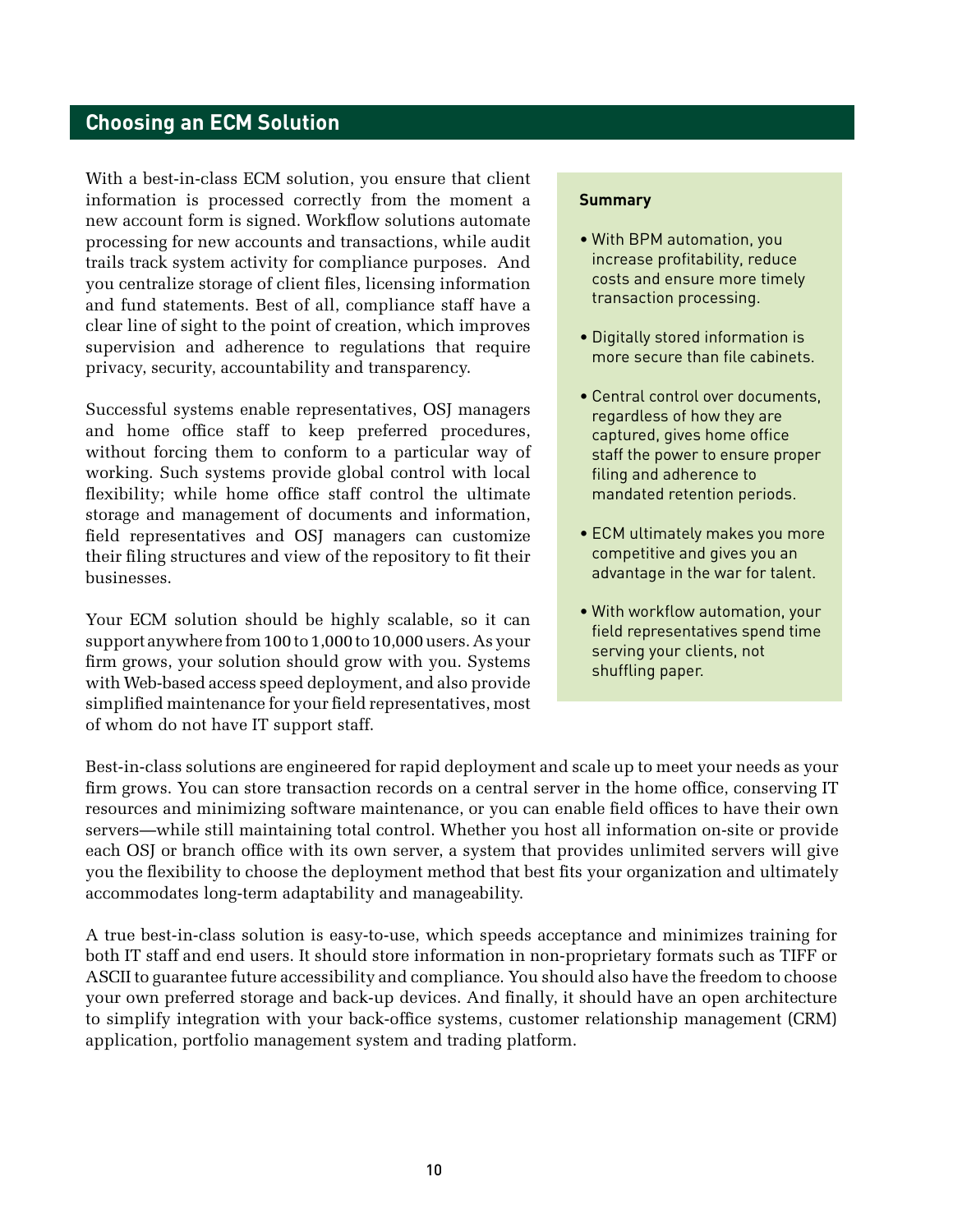## **Conclusion**

The benefits of BPM are many: increased profitability, reduced costs and more timely transaction processing. Yet you don't just reduce costs and increase profits by streamlining transaction processing, but also by simplifying compliance procedures. Comprehensive security measures protect private client information from unauthorized access in a way file cabinets cannot, enabling you to monitor user activity, protect documents from alteration or loss and prevent accidental release of confidential information. And central control over documents, regardless of if they're scanned in by a representative from his home computer or an OSJ office, gives home office staff the power to ensure proper filing and adherence to retention periods mandated by regulatory bodies.

In an increasingly competitive environment, implementing an ECM solution to enable information control and automation improves profitability and gives your organization an advantage in the war for talent. You no longer have to contend with complicated, timeconsuming business processes that eat up incredible amounts of increasingly limited resources. Instead, you streamline workflow, offer superior client service and improve profitability, providing a distinct competitive advantage. And you provide the means to enable your field representatives to do what they do best—continue serving your clients—instead of spending their valuable time shuffling paper.

#### **Summary**

- A best-in-class ECM solution ensures that client information is processed correctly from the moment a new account form is signed.
- Compliance staff have a clear line of sight, which improves supervision and compliance.
- Staff should be able to keep their preferred procedures, without being forced to conform to a certain way of working.
- A solution should be scalable enough to accommodate high volume user and repository growth.
- With a BPM solution, the home office retains control over documents, regardless of how they originate.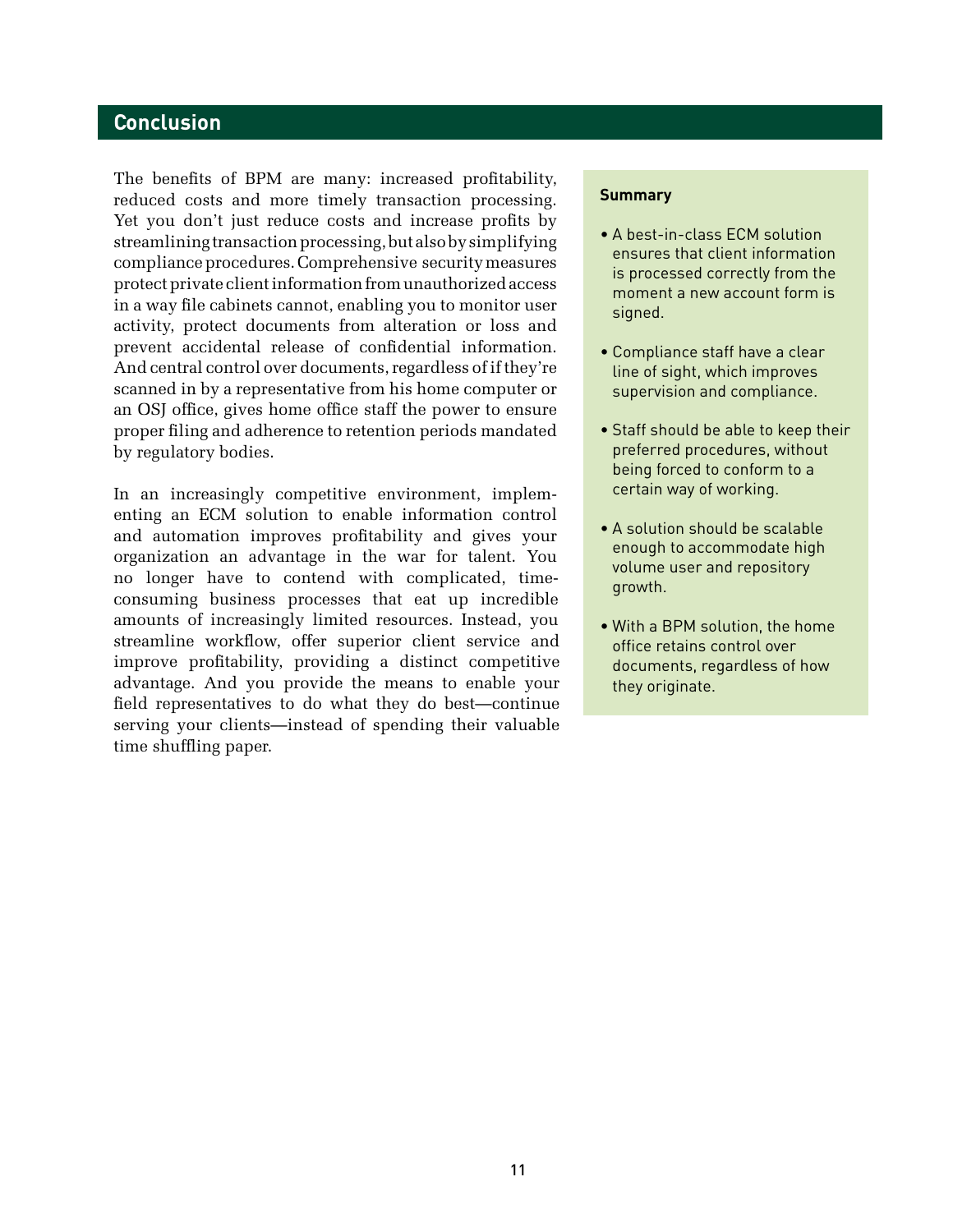## **Appendix 1**

### **Transamerica Financial Advisors**

#### **Organization Profile**

Transamerica Financial Advisors Inc. (TFA) provides investments and financial planning to clients nationwide. With a network of 800 registered representatives, 42 OSJ branches and 57 home office staff, TFA is a rapidly growing enterprise that, like all broker-dealers, faced the growing cost of paper-based processes: misplaced documents, time-consuming manual workflows, express mail costs and file storage costs.

#### **Situation**

In their search for a solution, TFA searched for a partner that was committed to working with financial services organizations with a specific focus on broker-dealers, had the existing technology ready and offered a Web-based solution that could be quickly deployed to all representatives.

#### **Solution**

TFA chose Laserfiche as the foundation of their new technology-centered business platform solution, TFA Synergy, which offers automated new account processing, Web-based document management and automated compliance review. The TFA Synergy paperless office platform is available as part of the TFA representative Website.

#### **Benefits**

- Ninety percent of regional offices were up and running with the new system within one year of implementation.
- Ninety percent of TFA's business is now processed electronically.
- Workflow automatically routes new business to the OSJ manager for approval and e-mails the OSJ manager that an application is waiting for review.
- OSJ managers spend less time conducting audits and more time supporting representatives.

#### **Solution Components**

Laserfiche Server, Audit Trail, Import Agent, PLUS , Web Access, Workflow.

### **TFA connects representative, supervisory and home offices with TFA Synergy**

TFA is an indirect subsidiary of AEGON N.V. and provides investments and financial planning to clients nationwide. With a network of more than 700 registered representatives, 42 OSJ branches and 51 home office staff, TFA is a rapidly growing enterprise whose independent representatives faced the growing cost of paper-based processes: misplaced documents, time-consuming manual workflows, express-mail costs and file storage expenses. TFA was also concerned about the delay of processing transactions submitted by mail and the regulatory challenges of retention requirements.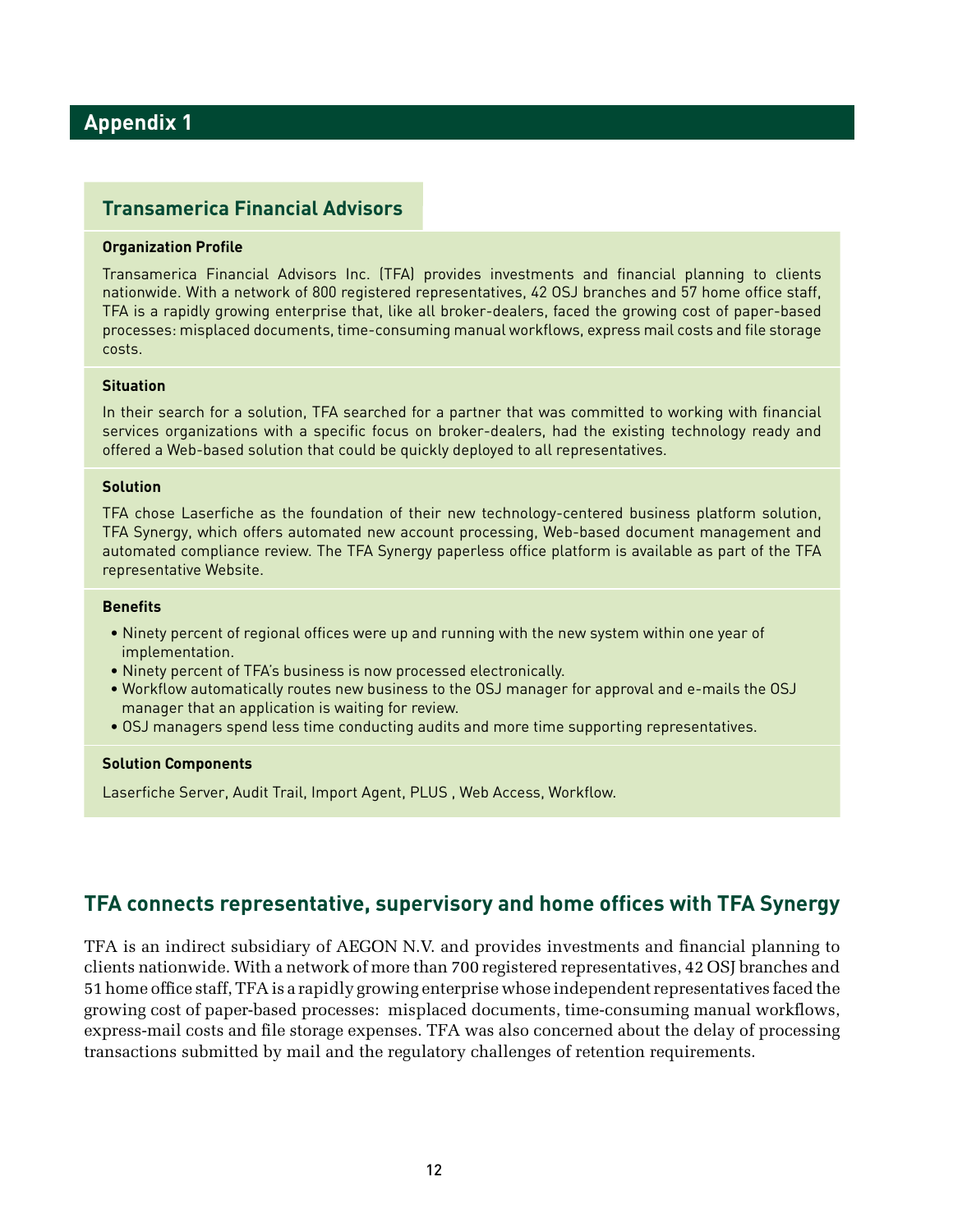However, with TFA Synergy, a comprehensive paperless business platform that incorporates the Laserfiche® document management solution, TFA is well-positioned to overcome these challenges and provide more responsive—and cost-effective—client service.

In their search for a document management solution, TFA "first set criteria for searching for strategic partners," says TFA IT manager Julius Baldueza. "We knew that the right partner had to be committed to working with financial services organizations with a specific focus on broker-dealers, have the existing technology ready, and offer a Web-based solution that we could quickly deploy to all our representatives."

Because Laserfiche met all these criteria, TFA chose it as the foundation of TFA Synergy, which offers automated new account processing, Web-based document management, an e-Signature solution and automated compliance review. "The document management solution from Laserfiche fits right into the existing business models of our representatives and OSJ managers," says Baldueza.

"TFA Synergy is financial advisor-friendly, compliance-oriented and seamless in operation," says Sandy Brown, TFA President and CEO. "It helps our current and future financial advisors save money through reduced administrative expenses, and frees them up to spend more time with clients by eliminating the hours spent filling out forms and tracking down paper files."

"With TFA Synergy, we've improved service from the front office to the back office," Baldueza adds. "Streamlined processes eliminated the inefficient manual workflows. At this point, 90% of our business is processed through Laserfiche."

The TFA Synergy paperless office platform is available through the TFA representative Website, making it accessible from anywhere with a Web connection. For compliance purposes, representatives can view only their own clients' information, which is sorted into file folders that satisfy FINRA and SEC retention requirements.

When a representative scans in a document, a template is assigned to it, after which Laserfiche Workflow™ routes the document into the proper folder based on the template choice. Workflow then automatically routes new business to the OSJ manager for approval and e-mails the OSJ manager that an application is pending review.

Once the OSJ manager has reviewed and approved the new business, the packet of new business is submitted to the home office for processing. If an application is rejected, Workflow e-mails it to the OSJ manager with a sticky-note annotation identifying the missing information. After the OSJ manager has corrected the application the word "resubmitted" is added to the document name and it's resubmitted to the home office.

"Essentially, we now have a shared virtual file cabinet between the representative, the OSJ and the home office," Baldueza says. "Everyone accesses the same documents, which creates a shared point of reference. If a representative has a question, they know that an OSJ or home office staff member is looking at exactly the same information."

It may seem that a sophisticated system like TFA Synergy would require a significant amount of development, but that wasn't the case. Within months of purchasing Laserfiche, the beta of the new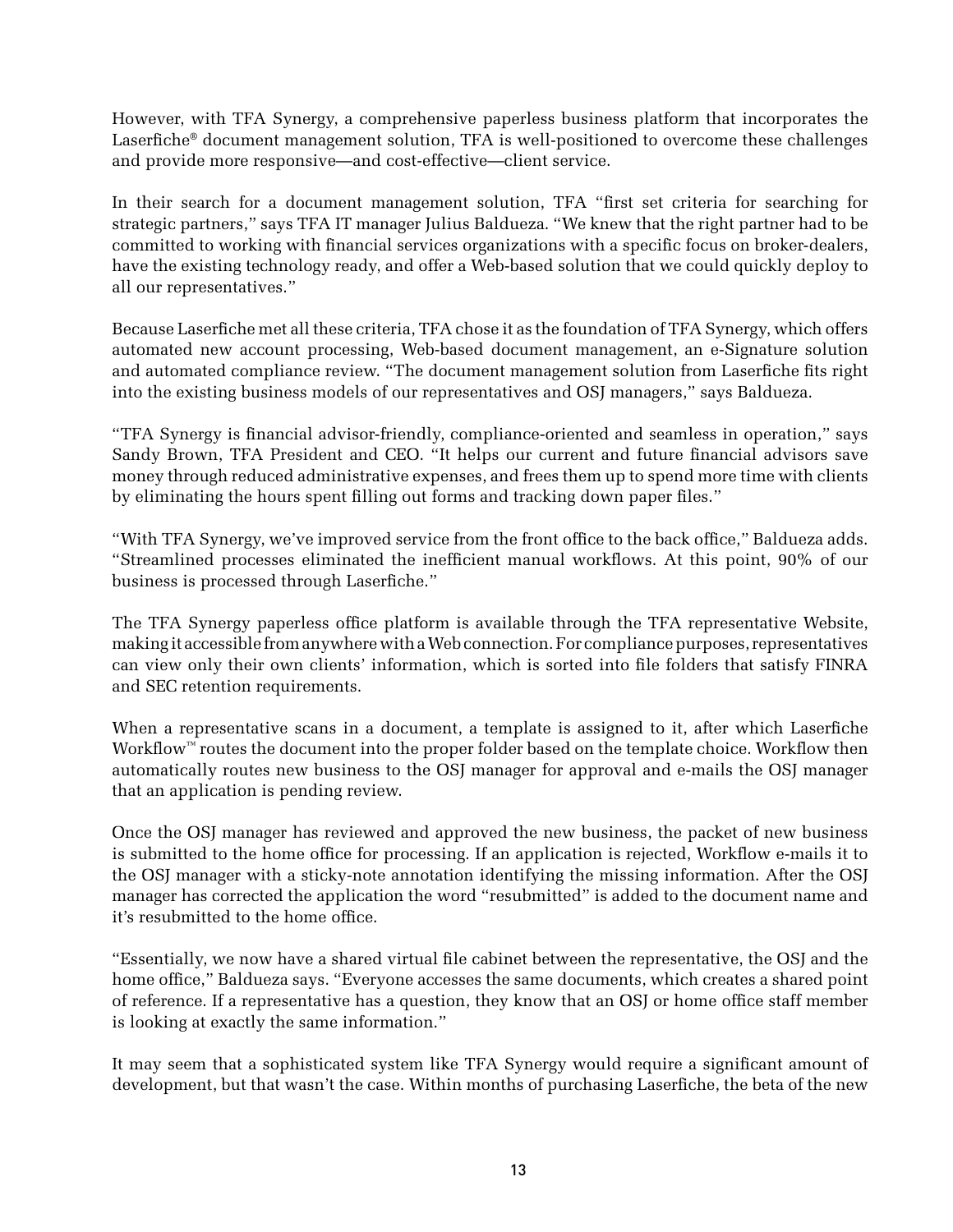system was ready to launch to field testers. The system was then rolled out to offices across the country, and by 2007 90% of TFA regional offices were up and running with the new system. Home office staff and sales assistants all participated in training, with home office staff then moving on to train staff in the field offices. "You need to involve the leading sales offices in your beta testing," Baldueza says. "They will definitely tell you what you need to know. And, they appreciate being asked."

TFA expected they would have to deal with managing change, especially among their representatives. "It was new technology, and people are often leery about that," Baldueza remembers. "We also had to adjust our operational roles to accommodate the new system, both in our home office and in our OSJ branches."

In many cases, the expectations of the system significantly differed from the reality. "We expected that remote capture would cause operational problems, but we've found an error rate of less than 10%," Baldueza says. "We thought the technology might prove too difficult, but the field finds it very easy to use. Furthermore, we thought it might conflict with existing field operational procedures, but instead, our OSJ managers saw a huge benefit and really drove field adoption."

OSJ managers especially appreciate the SEC books and records feature. "Through our virtual office, OSJ managers can fully review books and records of the representatives they supervise," Baldueza says. "They can literally do most of the audit right from their office. This saves them time and money. While they still have to travel to the offices to review signage and other items, they can review more offices in a day because they do not have to spend the time looking at a myriad of file folders.

"Our largest OSJ branch supervises 96 offices with one or two representatives in each location," Baldueza continues. "Before TFA Synergy was implemented an OSJ branch office had two OSJ managers just to conduct audits. Now, one OSJ manager travels, and the other stays in the office to approve orders, which means faster service for their representatives."

And the benefits stretch beyond faster, more cost-effective audits—Baldueza offers the example of an OSJ manager who now rents out the office space that his file cabinets used to occupy, at a price of \$110 per square foot.

Besides the benefits TFA expected—elimination of lost paperwork, reduction in representatives' faxing and mailing costs, and speedier approvals—Laserfiche has delivered some unintended perks. "Although we didn't expect to reduce OSJ audit costs," Baldueza says, "we eliminated more than half of our home office scanning, because the representatives do it now. And we definitely have managed out-of-office OSJ approvals a lot more effectively, because when an OSJ manager is out, that business is directly routed to the home office for approval by one of our principals, so representatives experience no delay in service."

Overall, the rollout of TFA Synergy, including the document management solution, has been a success with everyone from representatives and OSJ managers to home office staff. "We've had an extraordinarily high adoption of TFA Synergy," says Baldueza. "We find our representatives are offering suggestions for additional functionality to the system. They really notice how TFA Synergy improves their ability to provide better service to their clients."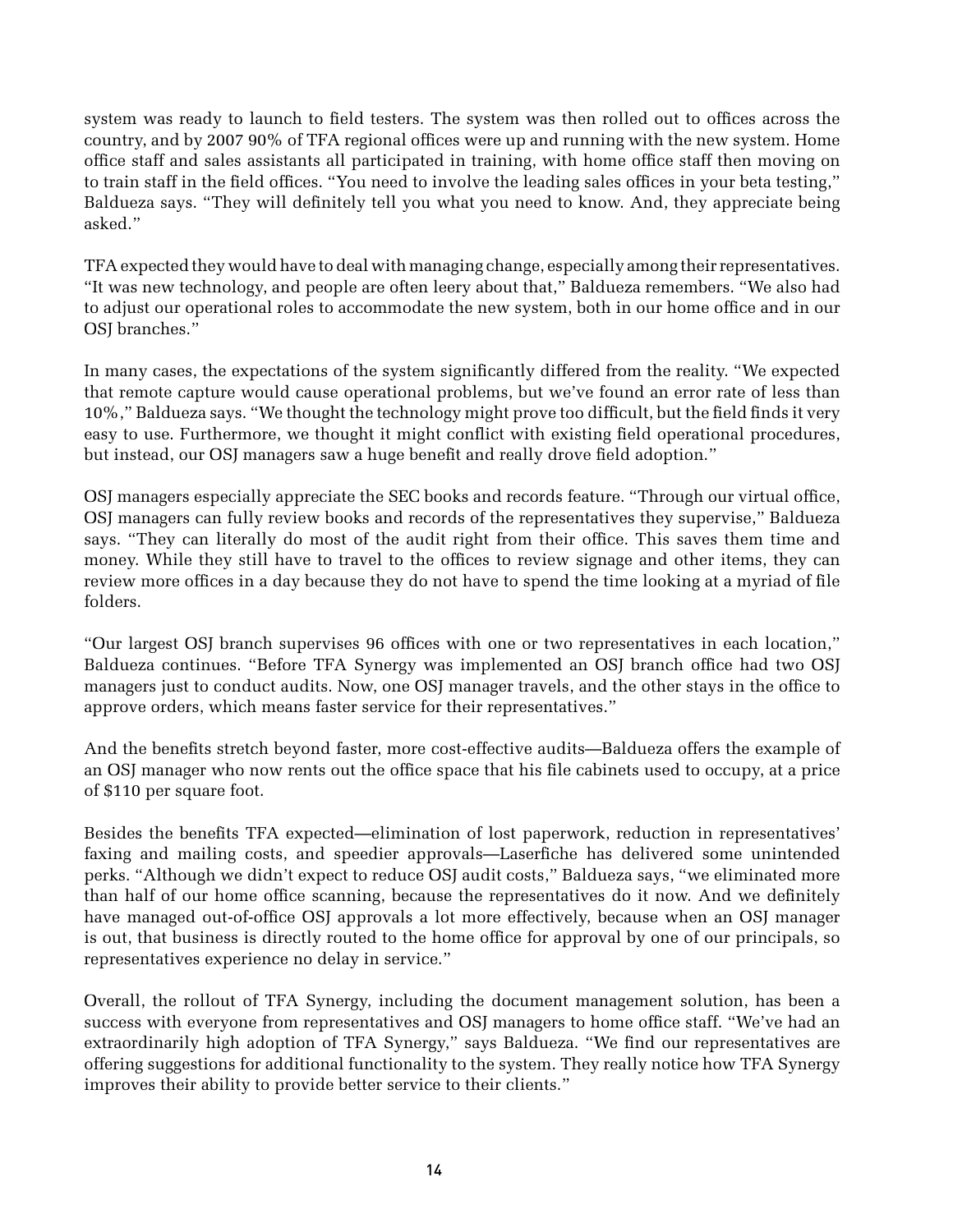## **Appendix 2**

#### **Geneos Wealth Management**

#### **Organization Profile**

Geneos Wealth Management (Geneos) is a broker-dealer with 13 RIA offices, 71 OSJ offices and 150 remote locations. At more than \$315,000, Geneos has one of the highest per advisor GDC averages in the industry. Geneos is a two-time winner of *Investment Advisor* magazine's brokerdealer of the year award.

#### **Situation**

Geneos needed a system that could keep up with the influx of as many as 60,000 paper documents per week with the ability to securely scan, share, store and route them for approval. It would also have to make documents accessible from the main office in Denver to advisors in field offices, while maintaining SEC and FINRA compliance.

#### **Solution**

One branch office had implemented a Laserfiche system and introduced the product to the home office. Geneos implemented their system in May, and by September it was deployed to more than 50 offices.

#### **Benefits**

- •Remote offices can instantly send documents requiring overnight approval to the home office.
- •The firm has eliminated faxing altogether and has greatly reduced printing and mailing costs.
- •At a recent audit, staff provided auditors with 80,000 pages of documents—six months' worth of correspondence—on a single CD.
- •IT staff have used the Integrator's Toolkit to complete a number of integrations between their in-house applications and their document repository.
- •IT staff have also established a system for submitting paperwork electronically to National Financial and Pershing (two major clearinghouses). Staff can quickly submit documents stored in Laserfiche simply by clicking a custom toolbar button.

#### **Solution Components**

Laserfiche Server, Audit Trail, E-mail Plug-In, Import Agent, Integrator's Toolkit, PLUS, Snapshot, Web Access, WebLink.

## **Geneos uses Laserfiche to enable business process management across its 200+ locations**

Rigorous auditing and regulatory mandates required a reliable, transparent solution for tracking and managing records. A premier financial firm like Geneos couldn't afford any obstacles to sharing critical information across 60 branch offices and as many as 150 remote locations. Geneos needed a system that could keep up with its success, tracking and exchanging thousands of records and documents.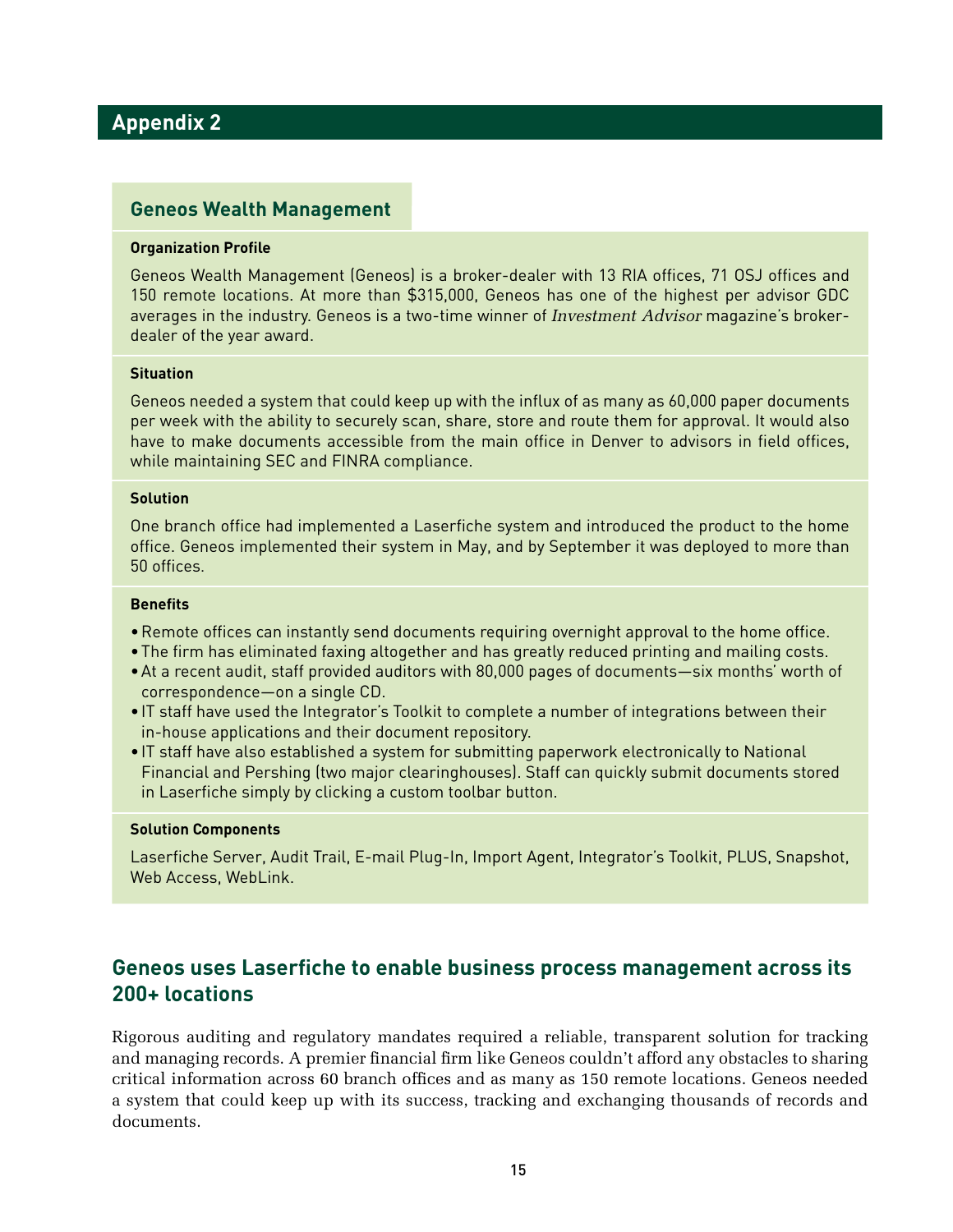It took only a summer for Geneos to develop its ECM system, consolidating records from more than 60 locations into one central repository. As Geneos implemented straight-through processing, the firm eliminated faxing altogether and greatly reduced printing and mailing costs and audit preparation time. The firm's key players gained enough confidence in their electronic system to hold their first document destruction session, eliminating 250,000 pages of paper.

Geneos offers estate planning, investment advice, time management systems and financial planning. With such diverse roles and an eye toward retail rather than institutional bank arrangements, Geneos needs to store, share, search and reference hundreds of thousands of client documents. In addition, the firm's relationship to its representatives means joint ownership of the majority of their records, requiring access from multiple locations by various individuals.

Geneos management understood the significance of eliminating as much paper as possible from day-to-day operations with a compliant ECM system. Decision makers saw that the time spent physically searching through paper records and shipping or faxing them from location to location could be better spent delivering financial services.

 "This is the best damn thing we've ever done. Period."

Any solution would need to keep up with the influx of as many as 60,000 paper documents per week, with the ability to securely scan, share, store and route them for approval. It would also have to make documents accessible from the main office in Denver, CO., the 61 OSJ branch offices in 24 states, and 400 representative and affiliated investment advisors across the country.

Geneos management looked briefly at simple scanning solutions, but these were inadequate. Geneos needed an economical way to have its clients scan into a centralized solution, while complying with SEC regulations for a clear audit trail. One branch had been using Laserfiche and introduced the product to the home office. "We made the decision to go in the middle of May," says CIO Dean Rager. "By September our system was in place in more than 50 offices. It was very quick."

Geneos started using Laserfiche to allow all the branch offices to ensure compliance, while scanning their documents into one central repository. Rager notes the enthusiasm field representatives have shown for Laserfiche. "They love it," he says. So far, Geneos has scanned in more than 100 gigabytes of data, keeping up with the 60,000 new documents that come in each week.

"We have made Laserfiche an indispensable component of our day-to-day operations," notes system administrator Sean O'Reilly.

Using Laserfiche has enabled Geneos to link its remote offices, and the results have been dramatic. Remote offices can instantly send documents requiring overnight approval to the home office. "Before," says O'Reilly, "documents were scattered all over the place in e-mail attachments and snail mail packages."

"At our last FINRA audit," says Rager, "we provided auditors with 80,000 pages of documents—six months' worth of correspondence—on one CD. In years past, we had to box and send them. It took about an hour to gather the 80,000 pages and create the CD. Before it meant weeks and weeks of staff time."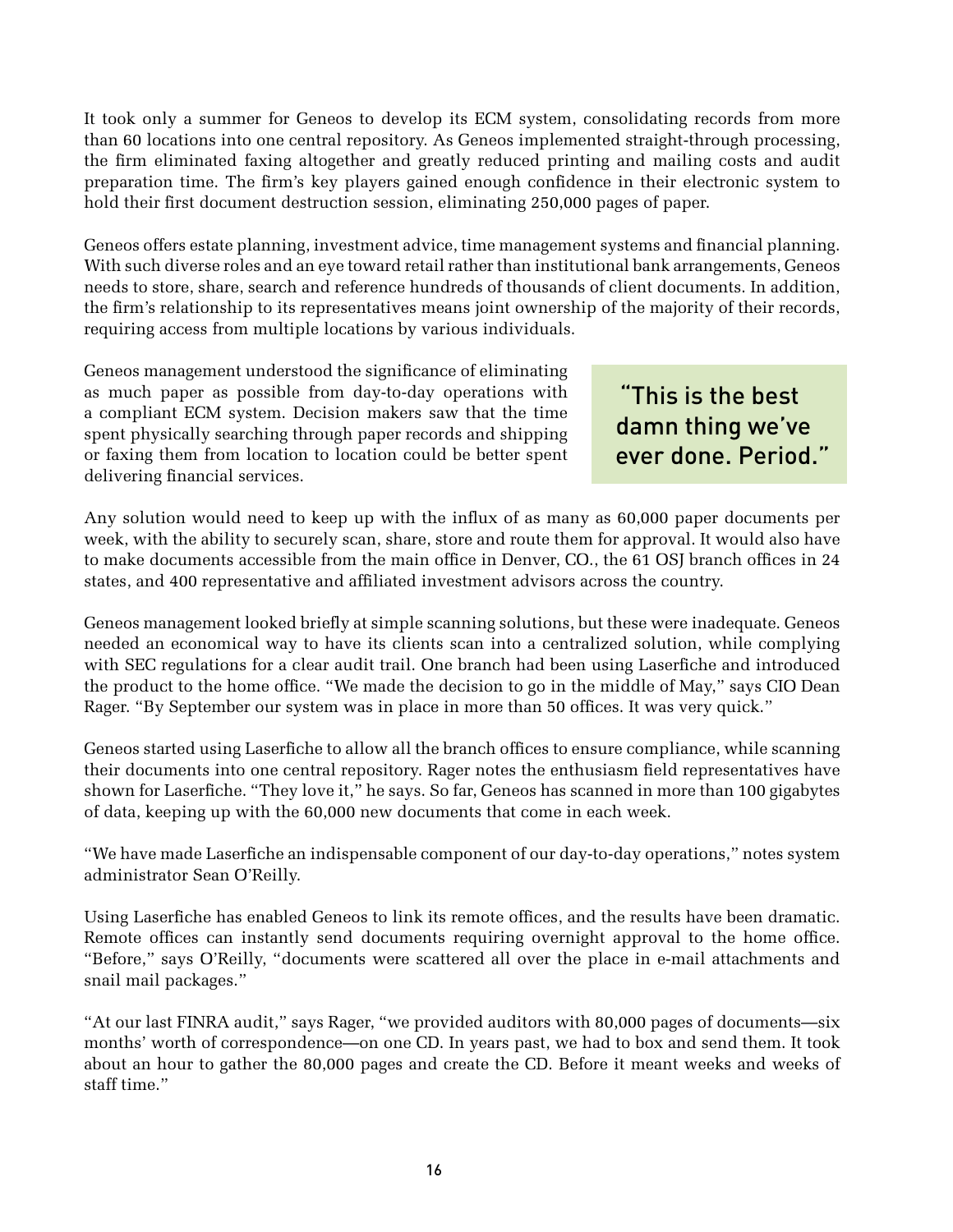Implementing straight-through processing has brought Geneos an added benefit—the decommissioning of some old, very noisy dot matrix printers. "Now everything that came through those printers is accessible through a simple search in Laserfiche," says O'Reilly.

In addition to celebrating the retirement of the printers, Rager adds that Geneos has saved a great deal of time and money on faxing. Laserfiche is handling input from all three virtual print servers and all the firm's virtual faxing. In the year or so since installation, Laserfiche has captured close to a million pages—enough to stretch 150 miles if laid end-to-end.

Geneos also appreciates Laserfiche's open architecture, and IT staff have used the Integrator's Toolkit™ to complete a number of integrations between their in-house applications and their document repository. IT staff have also worked with National Financial and Pershing, to establish a system for submitting paperwork electronically.

"As a major broker-dealer, we route large amounts of documentation to the clearinghouses," O'Reilly says. "We've established an electronic document link so that staff can quickly submit documents stored in Laserfiche to either house, simply by clicking a custom toolbar button. Our staff really appreciate the ability to send documents electronically rather than printing and mailing them, and this functionality has taken us a long way toward becoming a fully paperless firm."

Rager doesn't equivocate when discussing the installation of Laserfiche at Geneos: "This is the best damn thing we've ever done. Period."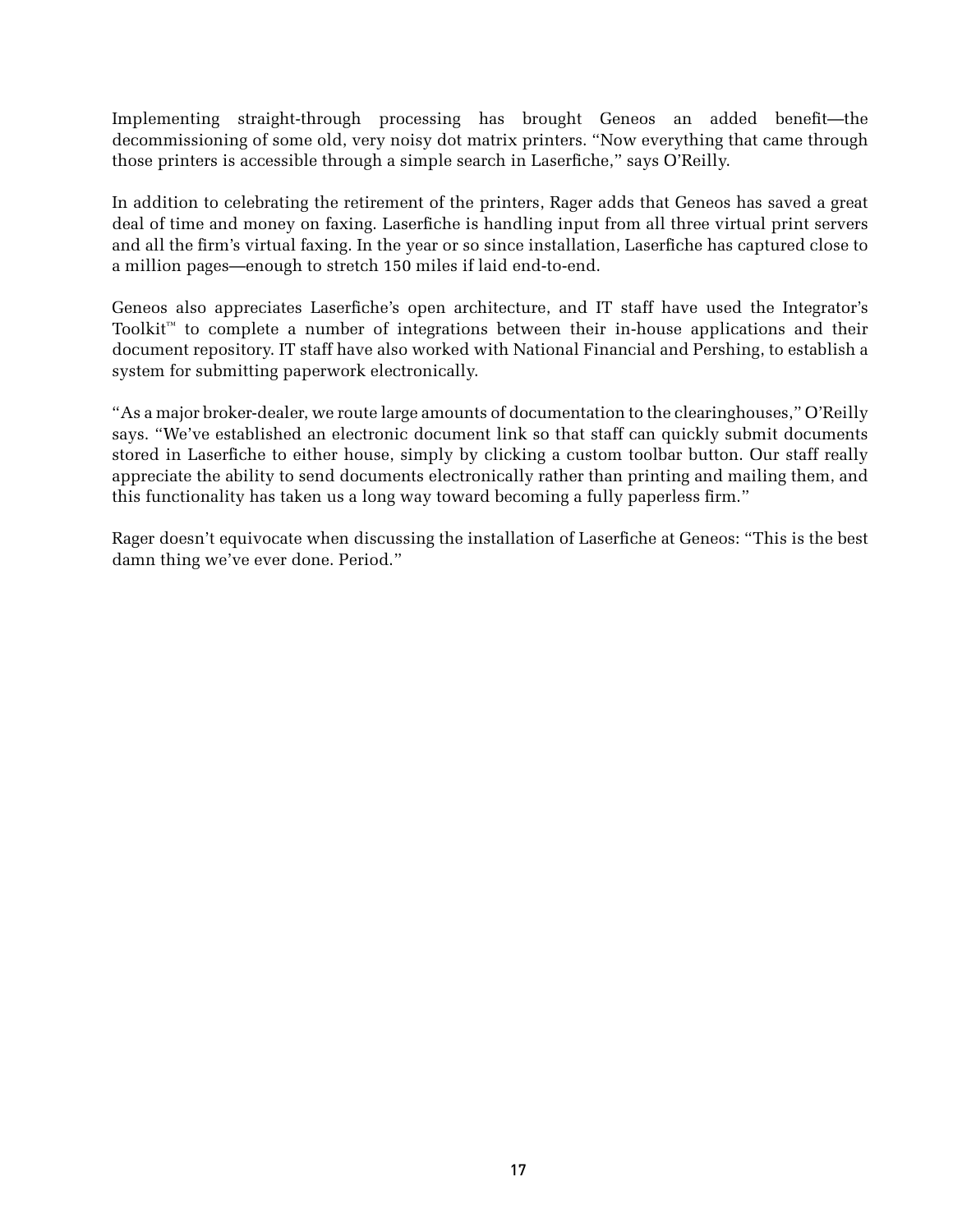

The Laserfiche Institute teaches staff, resellers, and current and prospective clients how to use Laserfiche most effectively. As part of this mission, the Institute conducts more than 500 Webinars each year, covering a variety of topics. The Institute also hosts an annual conference where members of the Laserfiche community attend presentations and network with each other to share ideas and learn best practices. Additionally, the Institute conducts a number of regional training sessions and provides resellers with content for over 100 user conferences each year.

The Institute also develops and distributes educational material through the Laserfiche Support Site. On this Website, clients can access training videos, participate in online forums and download technical papers and presentations that help them become even savvier EDMS users.

For more information, contact: info@laserfiche.com

Laserfiche 3545 Long Beach Blvd. Long Beach, CA 90807 United States

Phone: 562-988-1688 Toll-free: 800-985-8533 (within the U.S.) Fax: 562-988-1886 Web: www.laserfiche.com